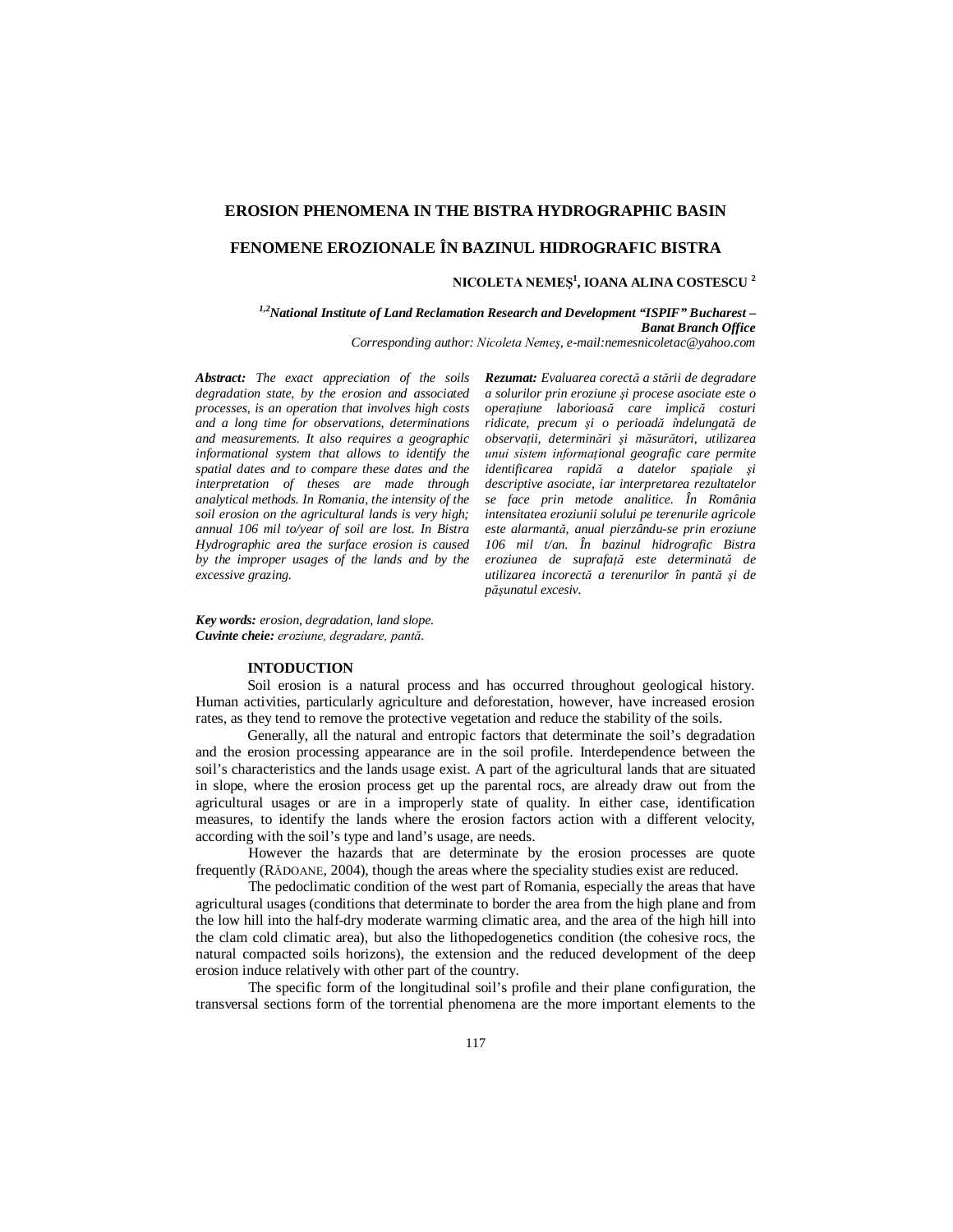deep erosion formation and development (RĂDOANE ET AL., 1999). But these elements, due to the local characteristics, low limitation to the agricultural practices require.

The characterization of agricultural land's usage, including the soils losses through the erosion processes can be made even if is known the real state of all the surfaces that are occupied with different usages, fact that now are impossible due to the fact that not exist a data base on land office. The only way is to discuss the situation of each area on the land office board, but even then there is a problem; these dates are probable because of the landholder's reticence.

## **MATERIALS AND METHOD**

For these purpose two typical basins was identified, in areas with different characteristics of reception basin surface, altitude, the slope of the flank, the agricultural usages. Extrapolating these results, the dates nearer de mark regarding the sediment production we obtained. The estimation was made after the *Universal Soil Loss Equation* (USLE) by *Wischmeier and Smith* equation. This equation to the specific pedoclimatic conditions from our country was adapted. So an equation that is used in the soil erosion control practice was obtained.

## **RESULTS AND DISCUSSION**

Due to the natural conditions of clime, soil and relief, but also due to the entropic activities, in Romania the soil erosion affects 6.367 million of hectare, respectively 43% of the agricultural surface of the country. The researches show that in a period of 40 years, surfaces of 5000 hectares are out of agricultural usage, due to the erosion and land slips processes.

*Table 1.*

| The lands erosion intensity |                                                   |                                                   |                                            |
|-----------------------------|---------------------------------------------------|---------------------------------------------------|--------------------------------------------|
| The erosion class           | The intensity variation<br>limits<br>(to/ha/year) | The medium intensity<br>variation<br>(to/ha/year) | The percent of the<br>agricultural surface |
| The non estimable erosion   |                                                   | 0.5                                               | 57.4                                       |
| The low erosion             | $2 - 8$                                           |                                                   | 3.0                                        |
| The moderate erosion        | $8-16$                                            | 12.0                                              | 19.0                                       |
| The high erosion            | 16-30                                             | 23.0                                              | 18.0                                       |
| The very high erosion       | $30-40$                                           | 37.5                                              | 2.6                                        |
| TOTAL                       |                                                   |                                                   | 100                                        |

The researches a general dimension of the total erosion phenomena on the country level, on the usages classes, established. This is shows in table 2.

|                                    |                                        | 1 avie 2.     |
|------------------------------------|----------------------------------------|---------------|
|                                    | The total erosion on the country level |               |
| The lands usage                    | The total erosion                      |               |
|                                    | mil. to/year                           | $\frac{0}{0}$ |
| Arable $(A)$                       | 21.0                                   | 16.8          |
| Pasture (Ps)                       | 52.0                                   | 41.2          |
| Fruit tree plants (Lv)             | 2.1                                    | 1.7           |
| Win growing plants (Vn)            | 1.7                                    | 1.2           |
| Deep erosion                       | 29.8                                   | 23.6          |
| <b>Total of agricultural lands</b> | 106.6                                  | 84.5          |
| Growing stock                      | 6.8                                    | 5.5           |
| Bank erosion                       | 12.6                                   | 10.0          |
| <b>TOTAL</b>                       | 126.0                                  | 100.0         |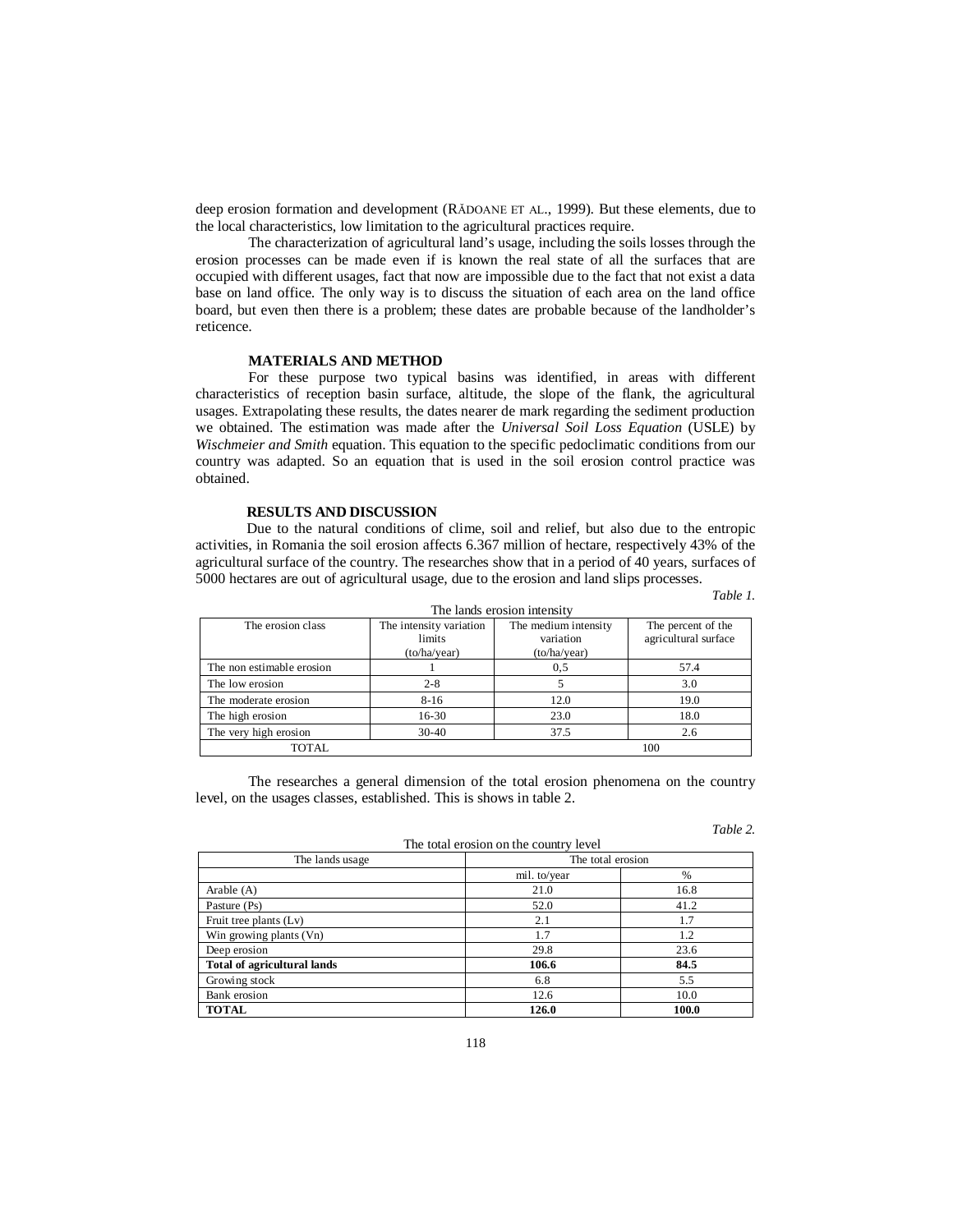The directly erosion's effects are: the soil's fertility decrease, the surface of agricultural lands decrease (it is know that in Romania a 450000ha are unproductive), the hydrological disequilibrium existence (due to the fact that the river flooding potential increase and the storage lake are clogged). That's that explain the experts attention on these subject.

The estimation was made after the *Wischmeier and Smith* equation. This equation to the specific pedoclimatic conditions from our country was adapted. So an equation that is used in the soil erosion control practice was obtained. This equation is:

# $\mathbf{E} = \mathbf{K}_a \cdot \mathbf{S} \cdot \mathbf{C} \cdot \mathbf{C}_S \cdot \mathbf{L}^m \cdot \mathbf{i}^n (\mathbf{\hat{t}}_0)$  ha/year)

After calculation next values of the erosion, on different agricultural usages was obtained.

### **Basin 1: Satului Valley**

Total surface  $= 62.34$ ha Emp A =  $257.24/36.00 = 7.14$  t/ha/year Emp Ps =  $152.72/13.2 = 11.56$  t/ha/year Emp Tf =  $1.02/11.25 = 0.09$  t/ha/year Emp  $Np = 39.97/1.89 = 21.14$  t/ha/year

# **Basin 2: Bistra Mărului Valley**

Total surface =121.30 ha Emp A =  $259.62/32.1 = 8.08$  t/ha/year Emp  $Ps = 231.78/22.45 = 10.32$  t/ha/year Emp L =  $240.59/34.75 = 6.92$  t/ha/year Emp Tf =  $2.59/26.45 = 0.09$  t/ha/year Emp  $Np = 205.03/7.50 = 30.82$  t/ha/year

The medium specific erosion, on the agricultural usages is presents in table 3.

*Table 3.* 

| Usages                               | Erosion (to/ha/year) |
|--------------------------------------|----------------------|
| Arable $(A)$                         | 7,61                 |
| Pasture (Ps)                         | 10,94                |
| Unproductive $lands(Np)$             | 25,98                |
| Fruit tree plants (L)                | 6.92                 |
| Agricultural lands with scrubby (Tf) | 0.09                 |

#### The medium specific erosion, on the agricultural usages

#### **Surface erosion releaser factors identification**

The most important releasing surface erosion's factors, in the studied area are the water erosion, because of the flank's slope and exposition, the soil's texture.

Affected by hydric excess are the most soils that have a fine texture and an advanced compacted stage. The defective physic and hydrophysic characteristics of these soils are determinate by the properties of evolution processes and by the natural conditions from the west area of Romania. This part of country passes a period with hydromorphism characteristics that was named by the researches "sludge period" (INCDIF, 2007).

Another factor that influences the erosion processes in the area of Bistra basin is the rock's lithology, because in these area the lithology is clayey, especially smectitic.